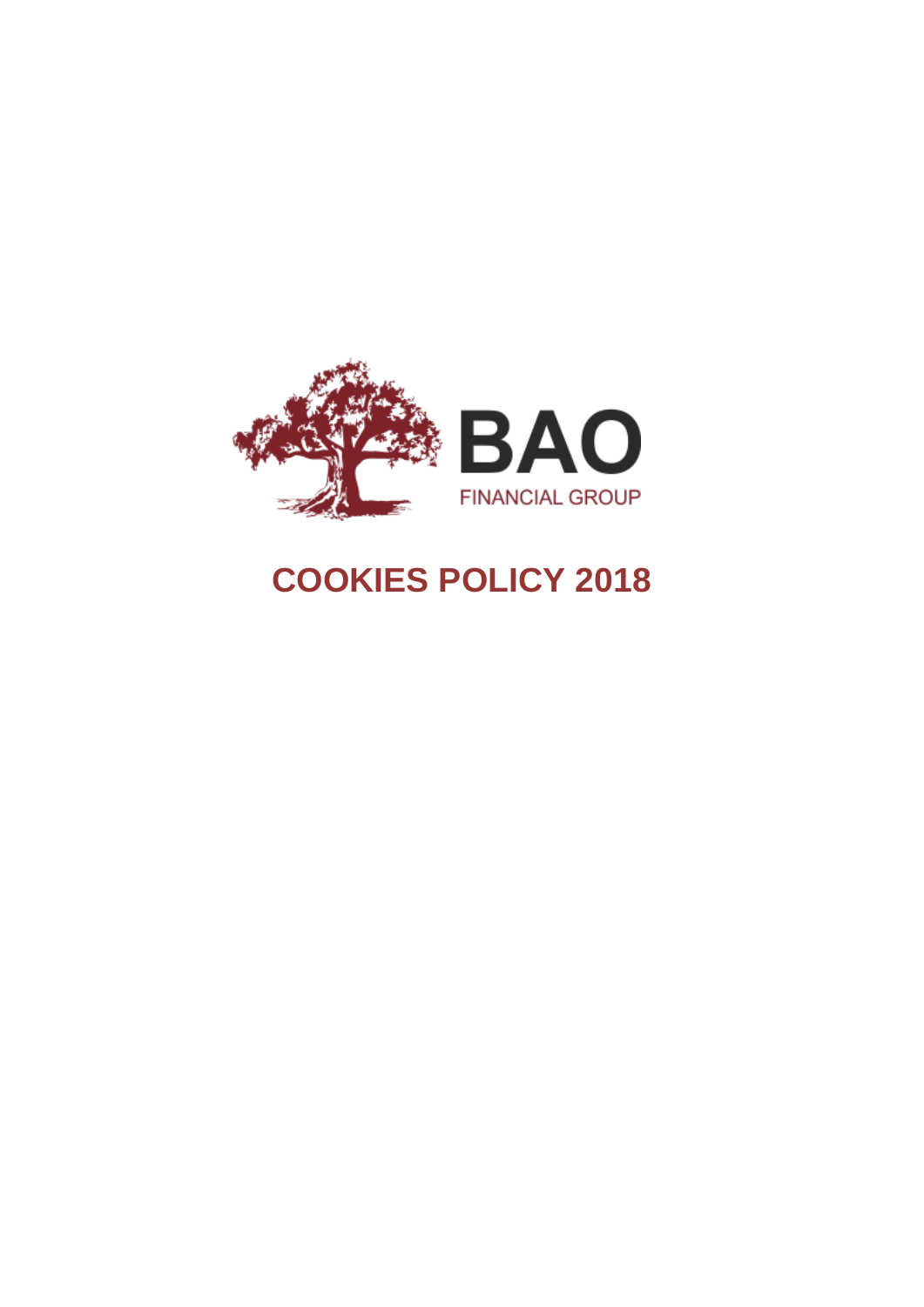### **1. How We Use Cookies**

We use cookies on our website for a variety of reasons which you can learn about below. We want our website to be informative, personal, and as user friendly as possible and cookies help us to achieve that goal.

Apart from the additional information provided by this update, the operation of the home page of BAO website has not changed or is being modified. The details contained within this page is provided to ensure you are fully aware of the 'cookies' we have in use, allowing you to make an informed choice about your continued acceptance of them.

## **2. What Are Cookies?**

Your Internet browser has the in-built facility for storing small files – "Cookies" – that hold information which allows a website to recognise you as a user. Our website takes advantage of this facility to enhance your experience. We use a number of these cookies for analytical purposes, and these are described in detail below. By using this website, you consent to the use of cookies for these purposes.

We use a combination of both session and persistent cookies. Session cookies keep track of your current visit and how you navigate the site, persistent cookies enable our website to recognise you as a repeat visitor when you return. The session cookies will be deleted from your computer when you close your browser. Persistent cookies will be removed on a pre-determined expiry date, or when deleted by you.

Most web browsers allow user privacy settings to block either all cookies, or third-party cookies. Blocking cookies will, however, have a negative impact upon the usability of many websites, including this one. Please visit [www.aboutcookies.org](http://www.aboutcookies.org/) for comprehensive information on how to change your cookie settings in a wide variety of different web browsers.

# **3. Cookies We Use**

We use the following cookies:

#### *Necessary Cookies*

These cookies are essential to make BAO Financial Group website work correctly, they enable you to move around our website and use our features. Examples include remembering previous actions (e.g. entered text) when navigating back to a page in the same session.

These cookies don't identify you as an individual.

If you do not accept these cookies, it may affect the performance and functionality of the website and may restrict access to content on the website.